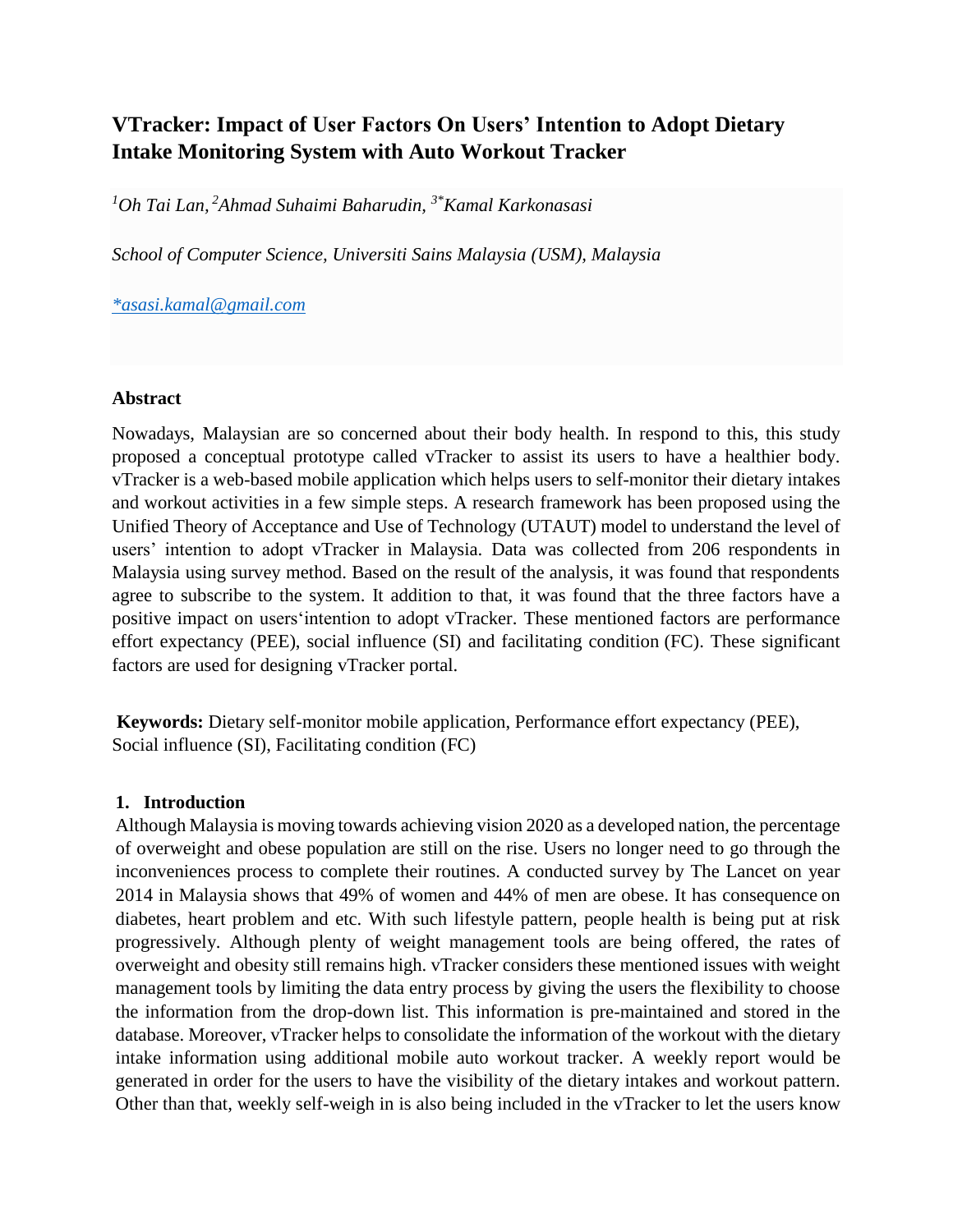whether they are on the right track or not. This service contributes to the success rate of the weight control [1]. Users can use vTracker online or through their mobile. With that, users can input the information at anywhere and anytime they wish. A reminder system is available to remind users about the data input.

In the following sections, UTAUT model is explained. Moreover, some of past studies with this model are stated. In section 3, a framework is proposed to predict the user's behavioural intention factors to use vTracker. Moreover, the meaning for the suggested framework's factors is defined in this section. In section 4, hypotheses are defined based on the suggested framework. In section 5, the research methodology is discussed. In section 6, the analyzed collected data from the questionnaires are presented. In section 7, a discussion regarding the result of the study is done. And finally, in last section, a conclusion is prepared based on the results from analyzing the hypotheses.

# **2. The unified theory of acceptance and use of technology model (utaut)**

The Unified Theory of Acceptance and Use of Technology (UTAUT) model is modified from TAM. This model [2] is proposed by Viswanath Venkatesh et. all. on year 2003. The UTAUT model intends to interpret user intentions and usage behavior to use an information system. This model includes four variables. These variables are Performance Expectancy (PE), Effort Expectancy (EE) and Social Influence (SI). These variables are used to predict the user's behavioural intention to use a system. The fourth variable Facilitating Condition (FC) has direct influence towards user's behaviour. Moreover, four moderator variables are included in the model. These variables are gender, age, experience and voluntariness of use. They affect the strength of the relationship between dependent and independent variables in the model. The UTAUT model is shown in figure 1. In the following sections, a literature review about studies that consider UTAUT or extended UTAUT model as a research framework has been conducted.



Figure 1: UTAUT Model [2]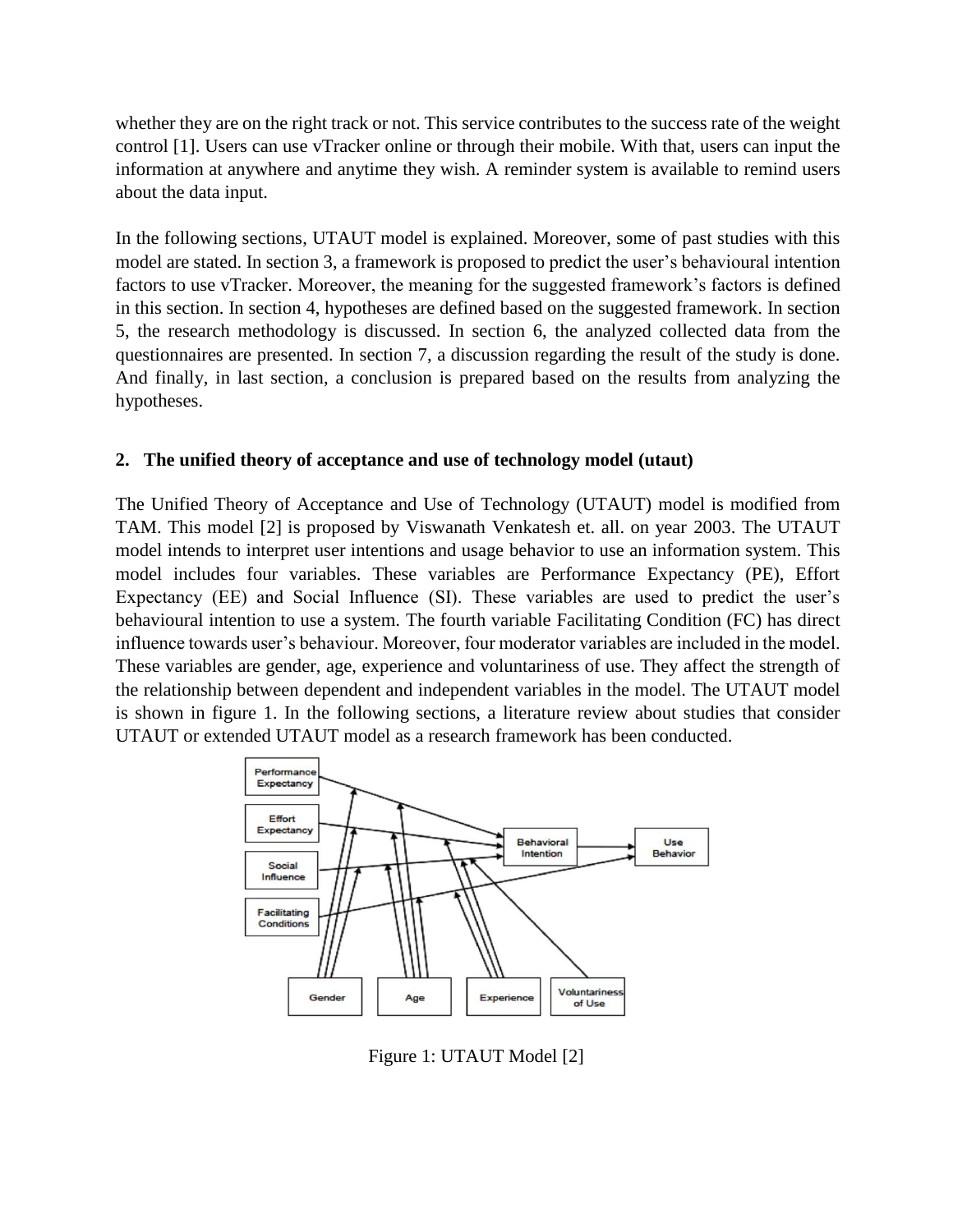### **3. The proposed research framework**

The research framework of this study is adapted from UTAUT model [2] to measure the user's intention to adopt the vTracker. Due to time limitation, four moderator variables are not included in the study. Moreover, the Facilitating Condition (FC) factor is considered as a predictor for user's intention to adopt instead of user behavior. This is because vTracker is still at the conceptual stage where users can only be briefed on ideas of vTracker and Facilitating Condition (FC) cannot be tested on real products. The proposed framework is shown in Figure 2. Moreover, the definition of factors is shown in Table 1.



Figure 2: The proposed framework for vTracker

| <b>Variable</b>                 | <b>Definition</b>                               |  |  |
|---------------------------------|-------------------------------------------------|--|--|
| Performance Expectancy (PE) [2] | "The degree to which an individual believes"    |  |  |
|                                 | that using the system will help him or her to   |  |  |
|                                 | attain gains in job performance."               |  |  |
| Effort Expectancy (EE) [2]      | "The degree of ease associated with the use of  |  |  |
|                                 | the system."                                    |  |  |
| Social Influence (SI) [2]       | "The degree to which an individual perceives    |  |  |
|                                 | that important others believe he or she should  |  |  |
|                                 | use the new system."                            |  |  |
| Facilitating Condition (FC) [2] | "The degree to which an individual believes     |  |  |
|                                 | that an organizational and technical            |  |  |
|                                 | infrastructure exists to support the use of the |  |  |
|                                 | system".                                        |  |  |
| User's intention $[3]$          | "The degree to which a person has formulated    |  |  |
|                                 | conscious plans to perform or not perform       |  |  |
|                                 | some specified future behavior."                |  |  |

Table 1. The definition of factors in the proposed framework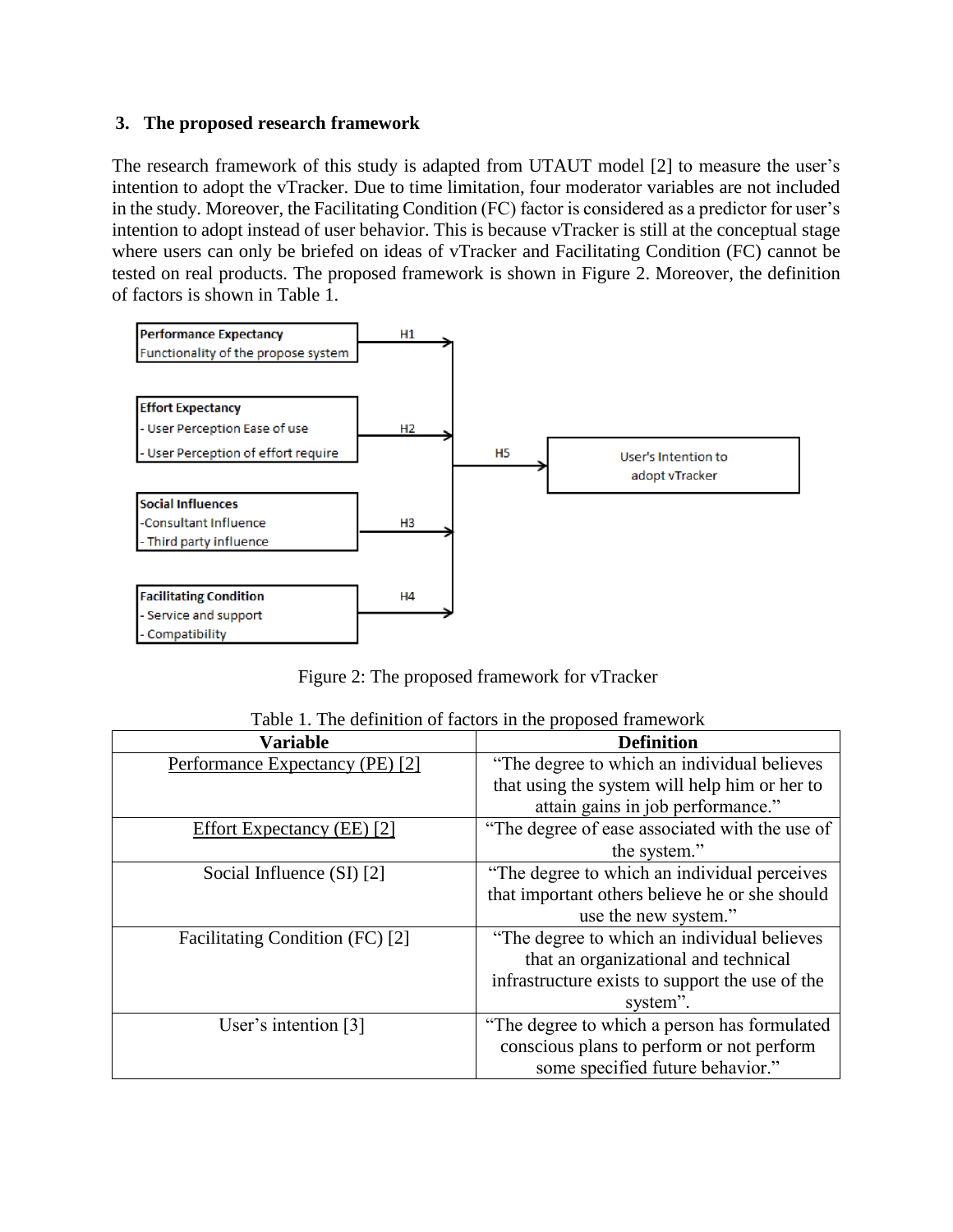# **4. Proposed hypothesis**

In this study, specific hypotheses assumptions were proposed based on the previously UTAUT based models. The impact of these assumptions on user's intention to adopt VTracker among individual users in Malaysia was tested. In following, these assumptions are stated:

I. Performance expectancy of the system: A study conducted by by Foon, Yeoh Sok, and Benjamin Chan Yin Fah. shows that performance expectancy  $(r = 0.51, p < 0.01)$  are positively correlated with behavioral intention of the user [4]. Moreover, another study conducted by T. Escobar-Rodríguez and E. Carvajal-Trujillo shows that performance expectancy (B=0.099, p<0.001) positively impacts on behavioral intention of the user [5]. Therefore, if users believe that using vTracker could help them to have a reliable self-monitoring process, it would help them to achieve their goals of weight loss. Therefore, users would be more likely to adopt the vTracker for their dietary intakes monitoring purpose. With that, it can be determined that the higher the Performance Expectancy (PE) of user towards vTracker, the more likely vTracker would be adopted by the users. Research hypothesis (H1) is proposed as below:

H1: Performance Expectancy (PE) has a positive impact on the user's intention to adopt the vTracker.

II. Effort Expectancy of the system: vTracker concept is proposed to ease the process of data entry by providing a simple and user friendly data selection drop down list where user can easily select the information which they need rather than go through the hassle to figure out the amount of calories was consumed and burned throughout the workout activities. A study conducted by by Foon, Yeoh Sok, and Benjamin Chan Yin Fah. demonstrates that effort expectancy ( $r = 0.55$ ,  $p < 0.01$ ) is positively related with behavioral intention of the user [4]. Moreover, another study by T. Escobar-Rodríguez and E. Carvajal-Trujillo shows that effort expectancy (B=0.085, p<0.01) positively impacts on behavioral intention of the user [5]. Therefore, it is assumed that the higher the Effort Expectancy (EE) which user perceived the more likely they would adopt the vTracker. Therefore, research hypothesis (H2) is proposed as below:

H2: Effort Expectancy (EE) has a positive impact on the user's intention to adopt the vTracker.

III. Social Influence: A study conducted by by Foon, Yeoh Sok, and Benjamin Chan Yin Fah. Shows that social influence  $(r = 0.64, p < 0.01)$  is positively correlated with behavioral intention of the user [4]. Moreover, another study by T. Escobar-Rodríguez and E. Carvajal-Trujillo shows that social influence  $(B=0.043, P<0.05)$  positively influences on behavioral intention of the user [5]. Therefore, it is important for vTracker to have a good record towards user satisfaction so that the users recommend it to their relatives, friends or important person to them. Research hypothesis (H3) is developed as below:

H3: Social Influence (SI) has a positive impact on the user's intention to adopt the vTracker.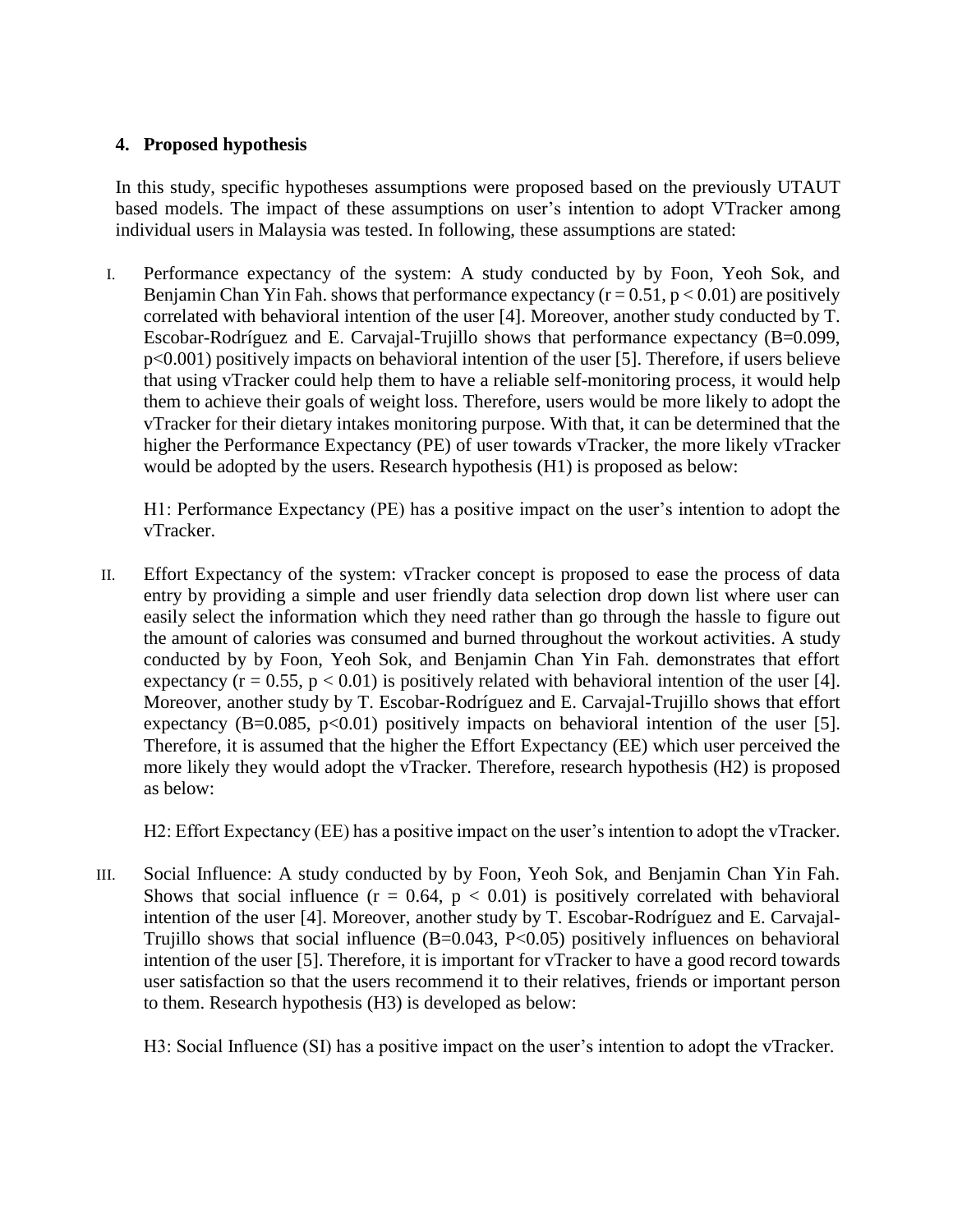IV. Facilitating Condition: A study conducted by by Foon, Yeoh Sok, and Benjamin Chan Yin Fah. shows that facilitating condition ( $r = 0.63$ ,  $p < 0.01$ ) is positively correlated with behavioral intention of the user [4]. Moreover, another study by T. Escobar-Rodríguez and E. Carvajal-Trujillo shows that Facilitating Condition (B=  $0.146$ , p<0.001) positively impacts on behavioral intention of the user [5]. Research hypothesis (H4) is developed as below:

H4: Facilitating Condition (FC) has a positive impact on the user's intention to adopt the vTracker.

# **5. Research methodology**

The questionnaire's items were adopted from literatures which use UTAUT model to determine the user's intention to adopt online system or mobile applications. Moreover, the questionnaire's items were modified to suit vTracker context. The questionnaire was developed and distributed in hard and soft copy. Convenience sampling was used to reach through the respondents. The soft copy uses English language only but during the hard copy distribution, some of the respondents stated that they could not understand English well. Then the Malay version of the questionnaire was developed in order to cater to the respondents' needs since the target market is in Malaysia. For hard copy, a total of eighty questionnaires were distributed to friends, colleagues, relatives and their family members and fifty-two copies were returned. For soft copy, the questions for the questionnaire was developed and posted online at www.kwiksurvey.com. The respondents were notified about the online survey through email and social network websites like Facebook and Twitter. There were one hundred and seventy-six respondents participated in the survey but a total of twelve filled questionnaires were incomplete and being considered as void. This makes the total completed survey respondents to 216 people (164 softcopies and 52 hard copies) out of 350 participants.

# **6. Analysis and results**

Reliability test is conducted on each items of the variables in the survey in order to study the consistency of the items and to find out the inter-relations among the survey items as a group. The result is shown as the Cronbach's Alpha value. In order for the survey items to be accepted as a group, the Cronbach's Alpha value needs to be 0.70 or higher. Once the Cronbach's Alpha value exceeds 0.7, it shows the higher the consistency of the collected data. The reliability test is very essential and needs to be completed before the other statistical tests as there are possibilities happen where some of the items need to be dropped in order to increase the consistency and reliability of the data. Table 2 shows the Cronbach's Alpha value for the three user's factor.

|                                     | Number Of | Items   | Cronbach's Alpha, |
|-------------------------------------|-----------|---------|-------------------|
| Variables                           | items     | Dropped | $\alpha$          |
| Performance Effort Expectancy       |           |         |                   |
| (PEE)                               | h         |         | 0.841             |
| Social Influence (SI)               |           |         | 0.909             |
| <b>Facilitating Condition (FC)</b>  |           |         | 0.868             |
| Behavioural Intention to adopt (BI) |           |         | 0.893             |

Table 2: Summary of Reliability Test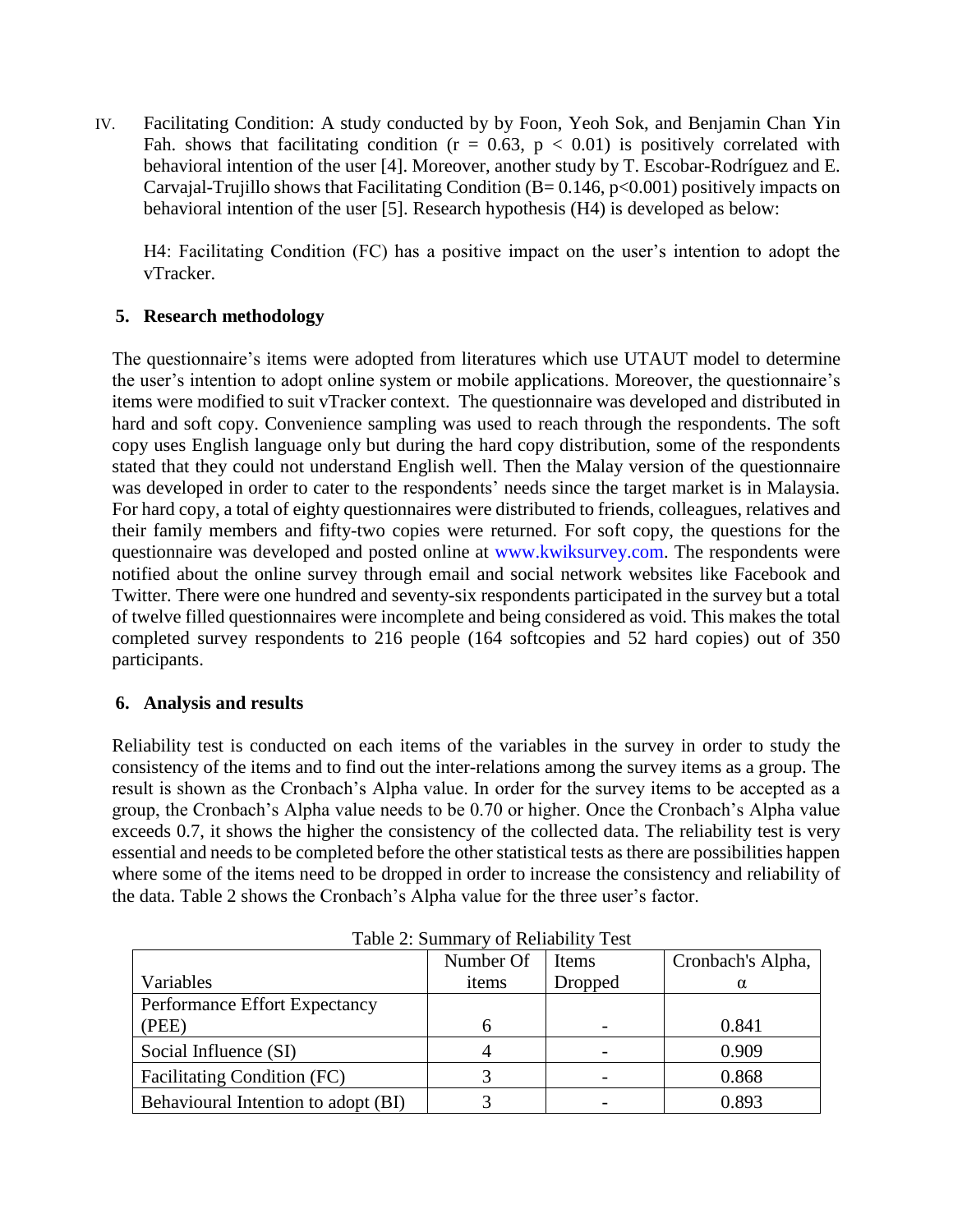From the results of reliability test, it can be concluded that no survey items are required to be dropped for the entire 3 user's factors as the Conbach's Alpha value are above 0.70. SI has the highest Conbach's Alpha value compare to the others factors with  $\alpha = 0.909$ , followed by BI with  $\alpha$  = 0.893, FC with  $\alpha$  = 0.868 and finally PEE with  $\alpha$  = 0.841.

Descriptive analysis is carried out to determine the level of user's intention to adopt vTracker. The data collections are based on 7-Likerts scale where 7- Strongly agree, 6- Agree, 5- Slight Agree, 4- Neutral, 3- Slight Disagree, 2- Disagree and 1- Strongly Disagree. From the results below, most of the factor's mean are at the range of 5 and it can be concluded that the respondents of the studies have the intention to adopt the vTracker as their self-monitored weight management tools. Table 3 shows the summary of descriptive analysis

|                       | Mean PEE | Mean_SI | Mean <sub>FC</sub> | Mean_BI |
|-----------------------|----------|---------|--------------------|---------|
| Mean                  | 5.449    | 4.8034  | 5.1246             | 5.1343  |
| <b>Std. Deviation</b> | 0.70555  | 1.03926 | 0.93826            | 1.01307 |
| Range                 | 3.67     | 5.25    |                    |         |
| Minimum               | 3.33     | 1.75    |                    |         |
| Maximum               |          |         |                    |         |

Table 3: Summary of descriptive analysis

Pearson correlation is used to test the relationship among each independent variable against dependent variable. Correlation in this context is defined as the degree of the variables related to another variable. The variables have positive relationship if Pearson correlation (r) is positive. Meanwhile, the variables are considered to have negative relationship, if the pearson correlation (r) is negative. From Table 4, the r value for PEE ( $r = 0.628$ ), SI ( $r = 0.548$ ) and FC ( $r = 0.488$ ) against BI is positive. Therefore, this result is in line with initial hypothesis construction where all the independent variables have a positive relationship with the dependent variable.

|          | Tuoit ", I tulboll tolltuuloil ullul jõlb l toulub |          |          |          |          |
|----------|----------------------------------------------------|----------|----------|----------|----------|
|          |                                                    | Mean_PEE | Mean SI  | Mean FC  | Mean BI  |
| Mean_PEE | Pearson Correlation (r)                            |          | $.493**$ | $.587**$ | $.628**$ |
|          | $Sig. (2-tailed)$                                  |          |          |          |          |
| Mean_SI  | Pearson Correlation (r)                            | $.493**$ |          | $.437**$ | $.548**$ |
|          | $Sig. (2-tailed)$                                  |          |          |          |          |
| Mean FC  | Pearson Correlation (r)                            | $.587**$ | $.437**$ |          | .488**   |
|          | $Sig. (2-tailed)$                                  |          |          |          |          |
| Mean_BI  | Pearson Correlation (r)                            | $.628**$ | $.548**$ | .488**   |          |
|          | $Sig. (2-tailed)$                                  |          |          |          |          |

Table 4: Pearson correlation analysis results

\*\*. Correlation is significant at the 0.01 level (2-tailed).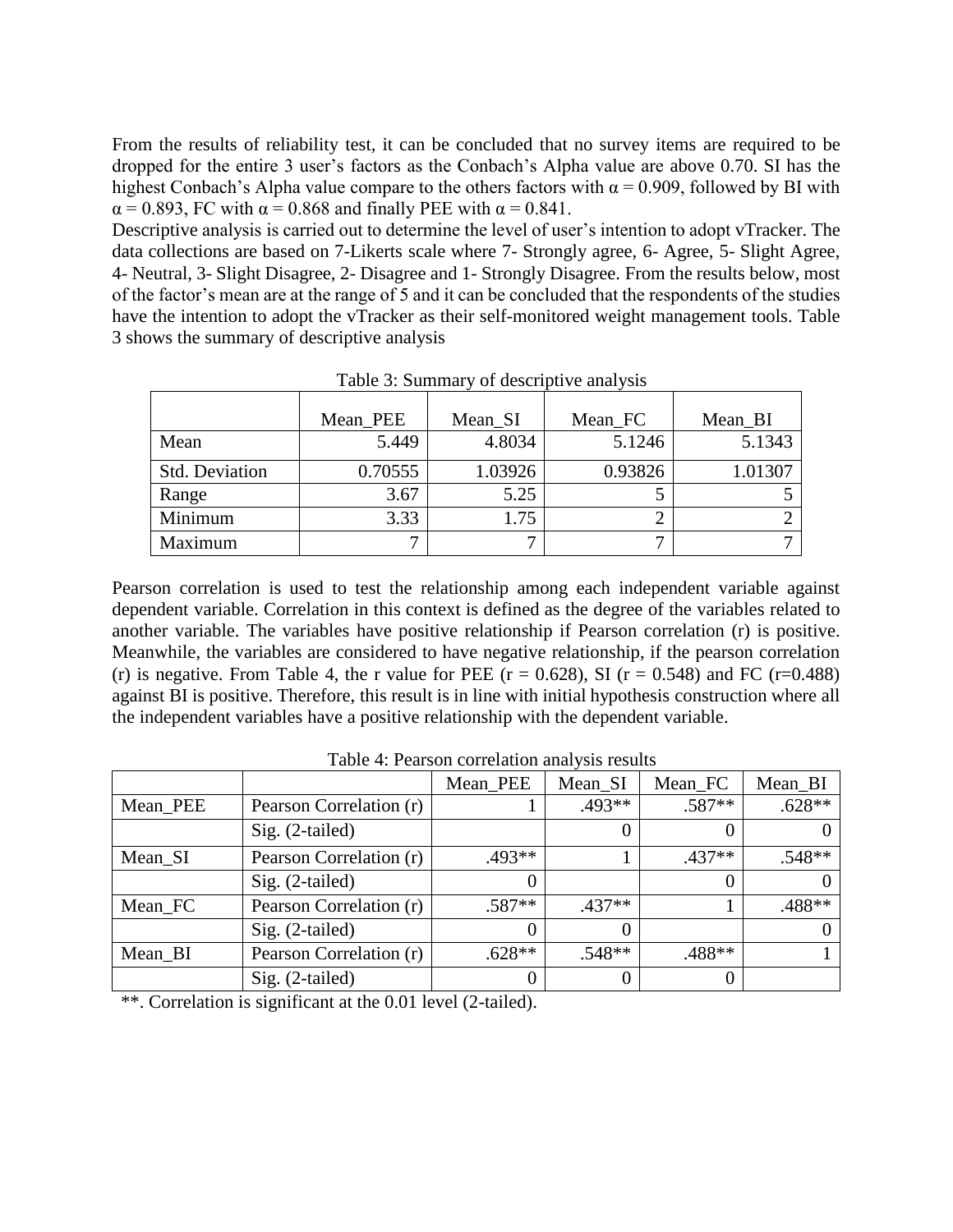# **i. Regression Analysis**

The simple regression analysis in this study is to find the relationship between the independent variables PEE, SI and FC against the dependent variable user's behavioural intention to adopt. From the results of the data analysis, it can be concluded that the PEE has the highest percentage towards the user's intention to adopt vTracker with the  $r^2$  = 0.394 follow by SI with the  $r^2$  = 0.301 and finally with FC with the  $r^2$  = 0.238. All the 3 factors are also proven to be significant. The  $r^2$  is a measure used to estimate the regression line against the real data point's line. The nearer the  $r^2$  value towards 1, the better the model fits the real data which was collected. In other words, PEE is able to predict 39.4 percent of user's intention to adopt vTracker where SI and FC respectively can predict 30.1 percent and 23.8 percent on the user's intention to adopt vTracker. All the Beta value  $(\beta)$  are positive which means that PEE, SI and FC are directly proportional towards BI. For example, the higher the Beta value (β) for PEE factors in vTracker, the higher the user's intention towards adopting vTracker. Similar explanation implies towards the Beta value (β) of SI and FC where the higher the Beta value (β), the higher the user's intention towards adopting vTracker. The result of simple regression analysis is shown in Table 5.

|                      | Standardized<br>Coefficient, Beta |               |                 |  |
|----------------------|-----------------------------------|---------------|-----------------|--|
| Independent Variable |                                   | R value $(r)$ | R Square $(r2)$ |  |
| PEE                  | 0.628                             | 0.628         | 0.394           |  |
| SI                   | 0.548                             |               | 0.301           |  |
| FC                   | 0.488                             | 0.488         | 0.238           |  |
| * $p < 0.01$         |                                   |               |                 |  |

Table 5: The result of simple regression analysis

From the Table 6,  $r^2 = 0.478$  which means 47.8 percent of the data points fits our original proposed model. It can be concluded that PEE and SI is the most influential factors towards user's intention towards adopting vTracker with the p<0.01. Even though the p value for FC is more than 0.01, it is still less than 0.1. In statistical studies, the maximum p value is 0.1 which explains that confidence intervals which the data being accepted in a normal distribution. This implies that FC has influence on the user's intention to adopt vTracker but it is not as influential compare to PEE and SI. All the Beta values  $(\beta)$  are shown to be positive as well. The result of multiple regression analysis is shown in Table 6.

| Independent | Standardized                  | R value ( | R Square |               |
|-------------|-------------------------------|-----------|----------|---------------|
| Variable    | Coefficient, Beta $(\square)$ |           | (r2)     | p value       |
| PEE         | 0.415                         |           |          | $p < 0.01***$ |
| <b>SI</b>   | 0.293                         | 0.691     | 0.478    | $p < 0.01***$ |
| FC          | 0.116                         |           |          | $p < 0.1*$    |

Table 6: The result of multiple regression analysis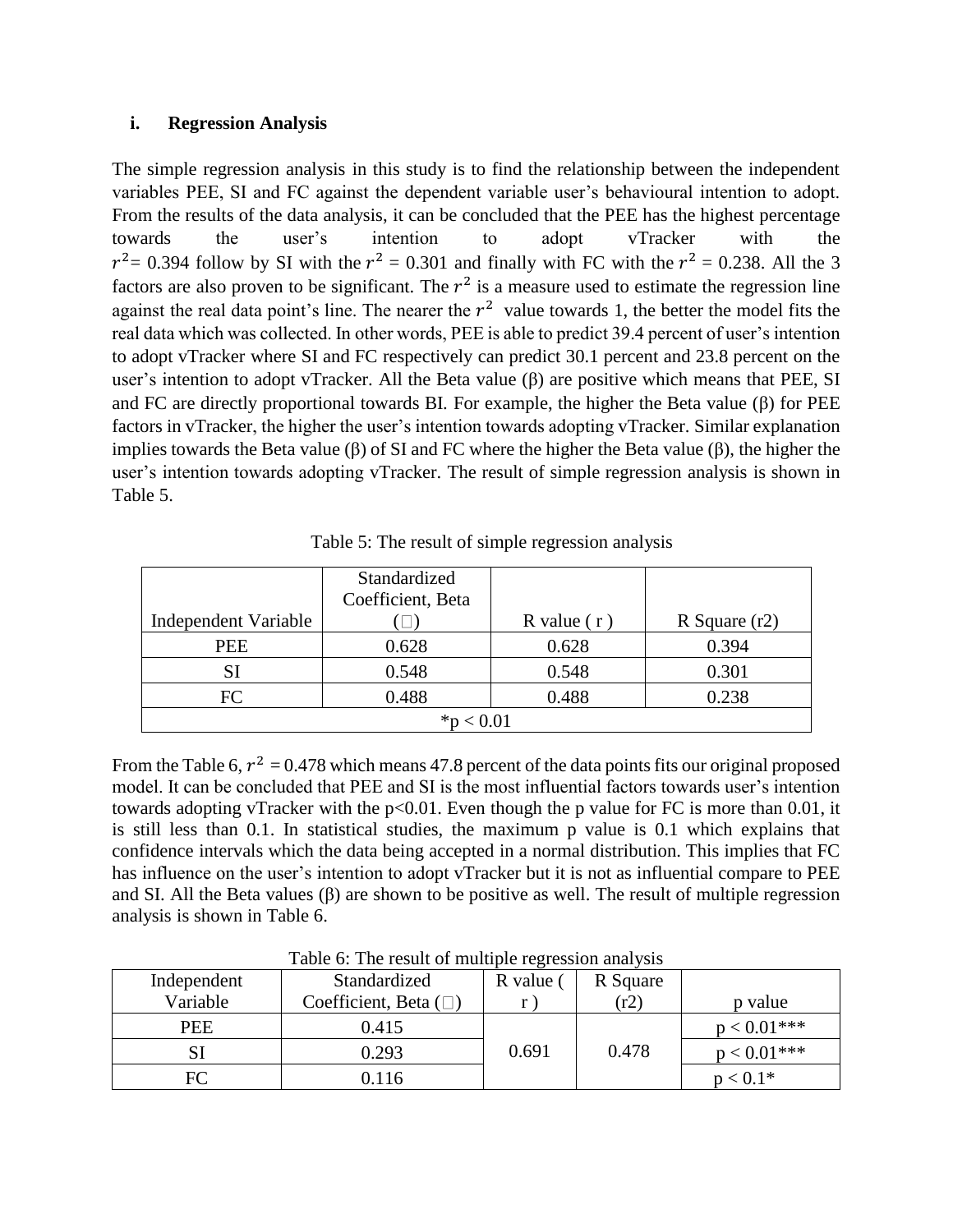### **7. Discussion**

From the descriptive analysis, the mean of all factors (PEE, SI and FC) is approximate to 5 and according to the 7- Likert scale, respondents of the research have agreed to adopt vTracker. From the multiple regression analysis results, the three factors have a direct positive relationship with the user's behavioural intention to adopt the usage vTracker. It is proven that all the three factors have positive impact on the user's intention to adopt vTracker while FC was being examined to have the least influence on affecting the user's intention to adopt vTracker compared to PEE and SI. A total of 47.8 percent of the data points fits our proposed model. This shows that the UTAUT model which was used to determine the user's intention to adopt vTracker is valid through the data collected.

All the three factors can be applied to the design of vTracker but the Performance Effort Expectancy (PEE) and Social Influence (SI) need to be emphasized compare to the Facilitaing Condition (FC).

# **8. Conclusion**

The obesity and overweight issues are still on the rise in Malaysia even though there are lots of awareness campaigns to highlight this issue. These problems happen because Malaysians do not have the habit of self-monitor their dietary intakes and they also do not find overweight and obesity could bring them any harm. Moreover, the existing self-monitoring tools which are available in the market are not user friendly and cause a lot of inconveniences towards users in order to figure out the correct amount of calories intake and burned. This obstacle causes a major turn off for the users to use the existing self-monitoring tools. Therefore, vTracker is introduced with better features which would help to bring down the high dropout issues and maintain the consistency among the users. However, in order to make sure that this proposed solution work as planned, various models have been studied to understand the impact of user factors in influencing the user's intention to adopt vTracker. The Unified Theory of Acceptance and Use of Technology (UTAUT) are selected in order to predict the user factors which can influence users' intention to adopt vTracker. The UTAUT model consists of 4 dependent variables with 4 moderators. However, the four moderators are omitted due to time limitation. The four independent variables are Performance Expectancy (PE), Effort Expectancy (EE), Social Influence (SI) and Facilitating Condition (FC).

A survey questionnaire was developed and distributed among 206 respondents in Malaysia. Factor analysis results show that the initial model can be further improved by combing two factors PE and EE as one factor. The other two factors remain unchanged. Results show that respondents agree to use the vTracker. Moreover, all the three factors have positive relationship with user's intention behavioural to adopt vTracker. The user's factor which was determined would then be used to develop the prototype of vTracker because according to the basic concept of user acceptance model, the intentions to use the information technology would be a strong precursor to predict the actual usage of information technology.